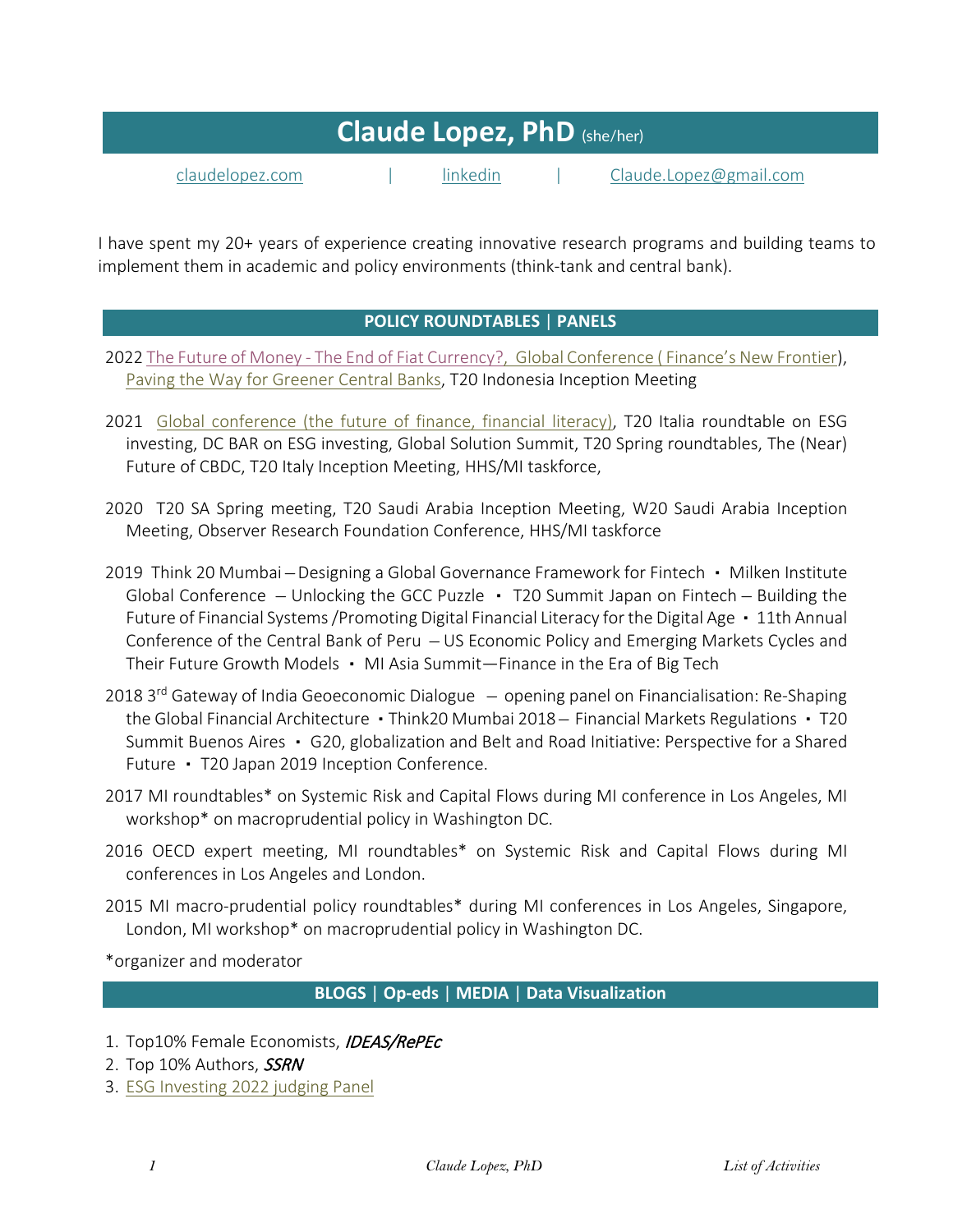- 4. [Ensuring ESG Impact,](https://www.g20-insights.org/policy_briefs/ensuring-esg-impact-four-actionable-recommendations-for-a-dependable-path/) **G20 insights**
- 5. [Tech Regulation Tracker,](https://miresearch.github.io/Tech-Regulation/) GitHub
- 6. [The \(Near\) Future of Central Bank Digital Currencies, Chap 9](https://www.iai.it/en/pubblicazioni/near-future-central-bank-digital-currencies)
- 7. [FDIIntelligence,](https://www.fdiintelligence.com/article/79508) March 2021
- 8. [Community Explorer,](https://miresearch.github.io/Community-Explorer/) GitHub
- 9. [Principles of financial regulation for BigTec](https://www.orfonline.org/expert-speak/principles-financial-regulation-big-tech/)h, OFR
- 10. [Labor Market Explorer,](https://miresearch.github.io/Labor-Market-Explorer/) GitHub
- 11. [Global Opportunity Index,](https://miresearch.github.io/Global-Opportunity-Index/) GitHub
- 12. [COVID-19 Community Explorer,](https://miresearch.github.io/MI-COVID-19-Community-Explorer/) GitHub
- 13. [The Promise and Peril of Digital Currency in a Global Economy,](https://www.milkenreview.org/articles/the-promise-and-peril-of-digital-currency-in-a-global-economy#.X72jxvfMmD8.linkedin) Milken Review
- 14. Digital Money Is Here: G20 ('s Thinking) Has To Go Digital, Too, G20 insights
- 15. Live interview with *CNA*, May 2020
- 16. Interview with *The Global Podcast*, April 2020
- 17. Interview with *Gulf Industry*, February 2020
- 18. Interview with **Arabian Business**, February 2020
- 19. Interview with **BBC market place**, August 2019
- 20. [Central banks need to remember that rate changes can make or break emerging economies,](http://claudelopez.com/2019/07/23/central-banks-need-to-remember-that-rate-changes-can-make-or-break-emerging-economies/) CNN business perspectives, July 2019
- 21. Derivatives and Market Stability: A Work in Progress, MI Review, May 2018
- 22. [Loosening of Dodd-Frank rules isn't a negative, i](https://www.cnbc.com/video/2018/03/14/loosening-of-dodd-frank-rules-isnt-a-negative-researcher.html?__source=cnbcembedplayer)nterview on [CNBC,](http://www.cnbc.com/?__source=cnbcembedplayer) March 2018
- 23. Not More, But Better Data, Linkedin series, April 2017
- 24. Unraveling Dodd-Frank Without Congress, *The Hill*, February 2017
- 25. [Financial Deregulation: Repeal or Adjust?](http://clsbluesky.law.columbia.edu/2017/02/06/financial-deregulation-repeal-or-adjust/) With E. Saeidinezhad, The CLS Blue Sky Blog,
- 26. Exchange Rate Appreciations and Growth: The Drivers Matter, with M. Bussiere, and C. Tille, VOX EU August 2015.
- 27. Macroprudential Policy: What Does it Really Mean, The CLS Blue Sky Blog, Dec.r 2015
- 28. Commodities: The end of the Holy Grail, with A.L Delatte, VOX EU August 2013
- 29. MI blogs [\(http://claudelopez.com/category/blog/\)](http://claudelopez.com/category/blog/)

# **POLICY REPORTS** | **ARTICLES**

- 1. Lopez, C, Kim, B and K. Sacks (2022), Health Literacy in the US: Enhancing Assessments and Reducing Disparities, MI report
- 2. Lopez, C (2022), ESG Investing: Toward a Common Framework, *Chapter, IAI publication*
- 3. Lopez, C and J. Serrate (2021), Ensuring ESG Impact: Four Actionable Recommendations for a Dependable Path, 720 Italia
- 4. Serrata, J and C. Lopez (2021), The Emergence of New Monies and the Need to Prepare the Financial System for the Digital Age, T20 Italia
- 5. Lopez, C (2021), Digital Currency: A Global Regulatory Framework is Needed, *Chapter, IAI* publication
- 6. Lopez, C. and B. Smith (2021), Share the Data: Overcoming Trade-Offs in Tech Regulation, MI report
- 7. Lopez, C. and B. Butler (2021), The Community Explorer: Informing Policy with County-Level Data, MI report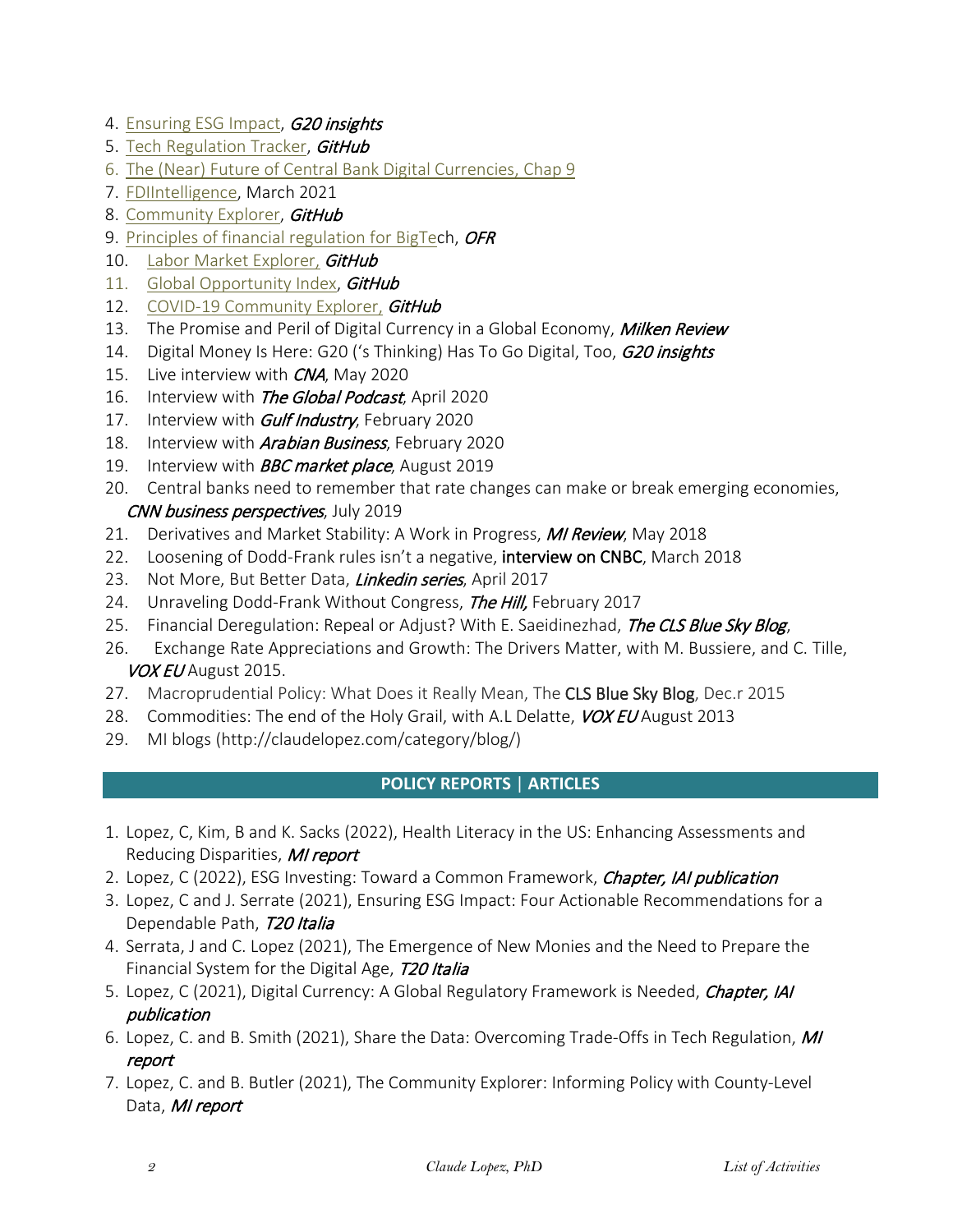- 8. Lopez, C., H. Roh and B Butler (2021), How to Identify Health Innovation Gaps? Insights from Data on Diseases' Costs, Mortality and Funding, MI report
- 9. Contreras, O. J. Bendix, B. Smith and C. Lopez (2021), Global Opportunity Index, LATAM focus, MI report
- 10. Lopez, C. J. Bendix and K. Sagynbekov (2020), Weighing Down America, MI report
- 11. Lopez, C, O. Contreras and J. Bendix (2020), ESG Rating: The Road Ahead, MI report
- 12. Lopez, C and J. Serrate (2020), BigTech Companies: An Inclusive and Global Regulatory Framework is Needed, T20 Saudi Arabia
- 13. J. Serrate, C. Lopez et al (2020), Digital Money Is Here: G20 (Thinking) Must Go Digital, T20 Saudi Arabia
- 14. Lopez, C, and O. Contreras (2020), Gender Equality Discussion within the G20, W20 report
- 15. Lopez, C., J. Bendix and C. Sevin (2020), Bahrain and the Fourth Industrial Revolution, *MI report*
- 16. Lopez, C., and J. Bendix (2020), Global Opportunity Index 2020: Focus on the GCC Countries, MI report
- 17. Lopez, C. and F. Bruni (2019), The Macroprudential Policy Framework Needs to Be Global, T20 Japan
- 18. Bruni, F. and C. Lopez (2019), Monetary Policy and Financial System Resilience, T20 Japan
- 19. Adams-Kane, J. and C. Lopez (2019), Global Opportunity Index 2018: Emerging G20 Countries and Capital Flow Reversal, MI report
- 20. Lopez, C., S. Nudelsman, A.Gutierrez, and J. Serrate, (2018) The Crypto-Assets Experience, T20 Argentina
- 21. Lopez, C. J. Adams-Kane, E. Saeidinezhad and J. Wilhelmus, (2018), Macroprudential Policy and Financial Stability: Where Do We Stand? MI report
- 22. Lopez, C., and E. Saeidinezhad, (2017), [Central Counterparties Help, But Do Not Assure Financial](http://assets1c.milkeninstitute.org/assets/Publication/ResearchReport/PDF/071917-Central-Counterparties-and-Financial-Stability.pdf)  [Stability,](http://assets1c.milkeninstitute.org/assets/Publication/ResearchReport/PDF/071917-Central-Counterparties-and-Financial-Stability.pdf) July, MI Viewpoints
- 23. Lopez, C., (2017), The Asset Management Industry, Systemic Risk, and Macroprudential Policy, Journal of Financial Transformation, vol: 45 pp. 121-128
- 24. Lopez, C., and E. Saeidinezhad (2017), Financial Deregulation: repeal or Adjust? Feb, MI viewpoints
- 25. Markwardt, D., C. Lopez and R. DeVol (2016), The Economic Impact of Chapter 11 Bankruptcy Versus Out-Of-Court Restructuring, Journal of Applied Corporate Finance, 28 (4): 124-128
- 26. Adam-Kane, J. C. Lopez and J. Wilhelmus (2016), Cross-Border Investment in Europe: From Macro to Financial Data, Dec. MI report
- 27. Lopez, C., and E. Saeidinezhad (2016), UK Financial Reforms: Bank of England 2.0, Dec., MI viewpoints
- a. Chinese version published by *Financial Market Research*, NAFMII, March 2017.
- 28. Adam-Kane, J. C. Lopez, and J. Wilhelmus, 2016 Global Opportunity Index; Beyond FDI: Lessons from Asia, Sept., MI report
- 29. Lopez, C., D. Markwardt and K. Savard (2016), The Asset Management Industry and Systemic Risk: [Is There a Connection?,](http://papers.ssrn.com/sol3/papers.cfm?abstract_id=2801358) Sept., MI report
- a. Chinese version published by *Financial Market Research,* NAFMII, Dec 2016.
- 30. Lopez, C., and E. Saeidinezhad (2016), [Dodd-Frank: Washington we have a problem,](http://papers.ssrn.com/sol3/papers.cfm?abstract_id=2801324) July, MI viewpoints and Banking & Financial Services Policy Report, 35 (8) 1-8.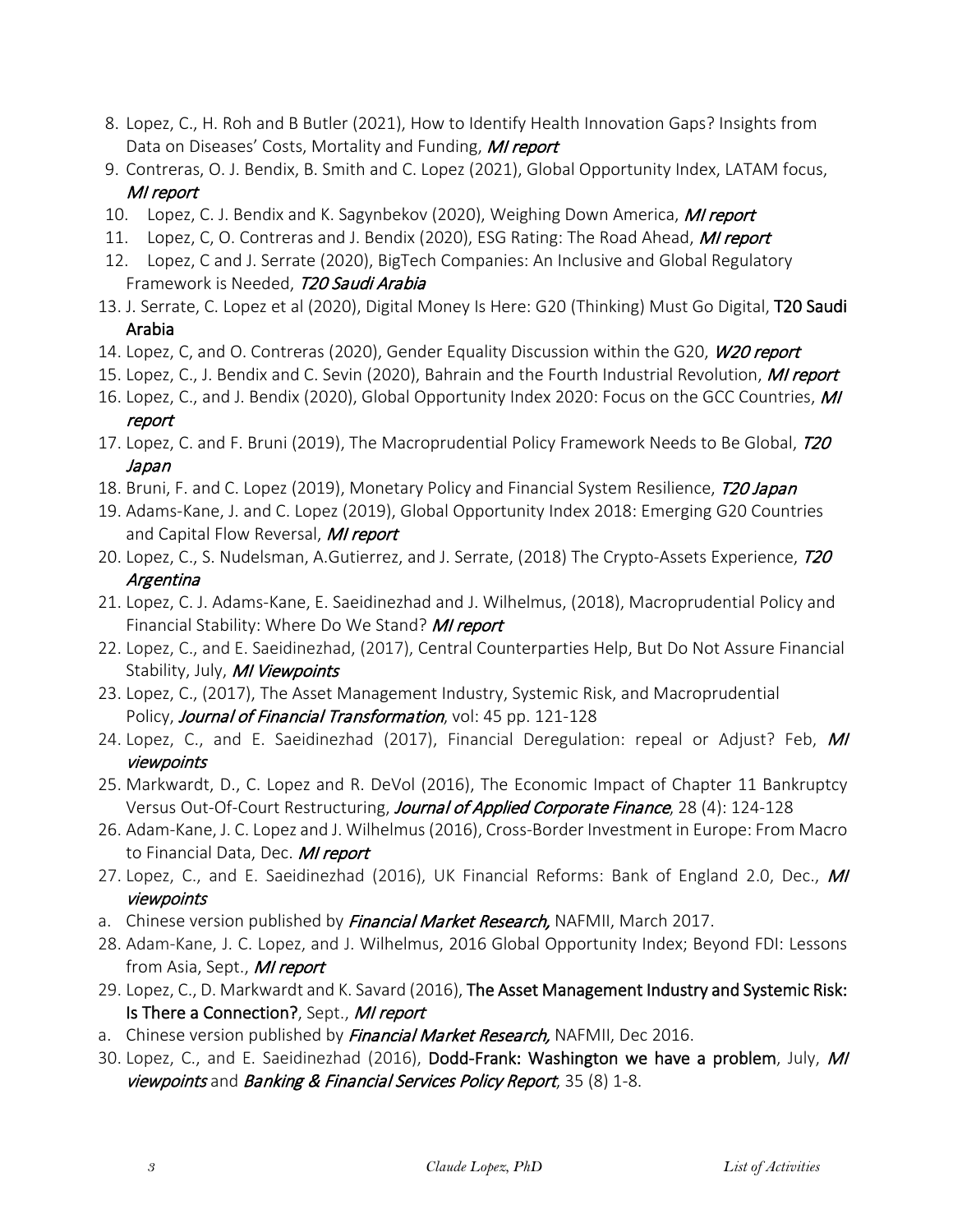- 31. Lopez, C., D. Markwardt and K. Savard (2015), Macroprudential Policy: What Does It Really Mean, October, Banking & Financial Services Policy Report, 34(10) 1-11
- 32. Lopez, C., S. Lin and J. Wilhelmus (2015), Trade Finance: The Catalyst for Asian Growth, MI report, September, MI report
- a. Chinese version published by *Financial Market Research*, NAFMII, Nov. 2015
- 33. Lopez, D. Markwardt and K. Savard (2015), Macroprudential Policy: A Silver Bullet or Refighting the Last War, July, MI report
- a. Chinese version published by *Financial Market Research*, NAFMII, Sept. 2015
- 34. Durand, C. and C. Lopez (2012), Taux de change d'équilibre et mesure de la compétitivité au sein de la zone euro, **Bulletin de la Banque de France**, 190: 125-134.
- 35. (2011), The impact of the earthquake of March 11th on the Japanese economy and the rest of the world, **Bulletin de la Banque de France**, 21: 5-25.

# **ACADEMIC PUBLICATIONS**

- 1. Bussière, M., Lopez, C. and C. Tille (2015), Do Real Exchange Rate Appreciations Matter for Growth?, Economic Policy*, 30(81), 5-45*
- 2. Delatte, AL and C. Lopez (2013), Commodity and Equity Markets: Some Stylized Facts from a Copula Approach, Journal of Banking and Finance, 37(12), 5346-5356,
- 3. Kejriwal, M. and C. Lopez,(2013) Unit Roots, Level Shifts and Trend Breaks in Per Capita Output: A Robust Evaluation, *Econometric Reviews*, 32(8) 892-927
- 4. C. Ball, Lopez, C. and J. Reyes, (2013) Remittances, Inflation and Exchange Rate Regimes in Small Open Economies, The World Economy, 36(4), 487-504
- 5. Lopez, C. and D.H. Papell, (2012), Convergence of Euro Area Inflation Rates, Journal of International Money and Finance, 31(6), 1440-1458
- 6. Lopez, C., Murray C.J., and D.H. Papell, (2013), Median-Unbiased Estimation in DF-GLS Regressions and the PPP Puzzle, *Applied Economics*, 45(4), 455-464
- 7. Hoarau, J.F., C. Lopez and M. Paul (2010), Short Note on the Unemployment Rate of the "French Overseas Region," Economics Bulletin*,* 30(3):2321-29
- 8. Lopez, C.(2009), GLS-detrending and Regime-wise Stationarity Testing in Small Samples, Economics Letters, 104(2): 99-101
- 9. Lopez, C. and J. Reyes (2009), Real Interest Rate Stationarity and Consumption Growth Rate, Applied Economics,  $41(13):1643 - 1651$
- 10. Lopez, C., (2009), Euro-zone Inflation Rates: Stationary or Regime-wise Stationary Processes, Economics Bulletin, 29(1): 238-243
- 11. Lopez, C., (2009), Panel Unit Root with Good Power in Small Samples, *Econometric Reviews*, 28(4): 295-313 *(lead article)*
- 12. Lopez, C., (2008), Evidence of Purchasing Power Parity for the Floating Regime Period, Journal of International Money and Finance, 27(1): 156-164
- 13. Lopez, C. and D.H. Papell, (2007), Convergence to Purchasing Power Parity at the Commencement of the Euro, Review of International Economics, 15(1):1–16 (*lead article*)
- 14. Lopez, C., Murray C.J., and D.H. Papell, (2005), State of the Art Unit Root Tests and Purchasing Power Parity, Journal of Money Credit and Banking, 37:361-369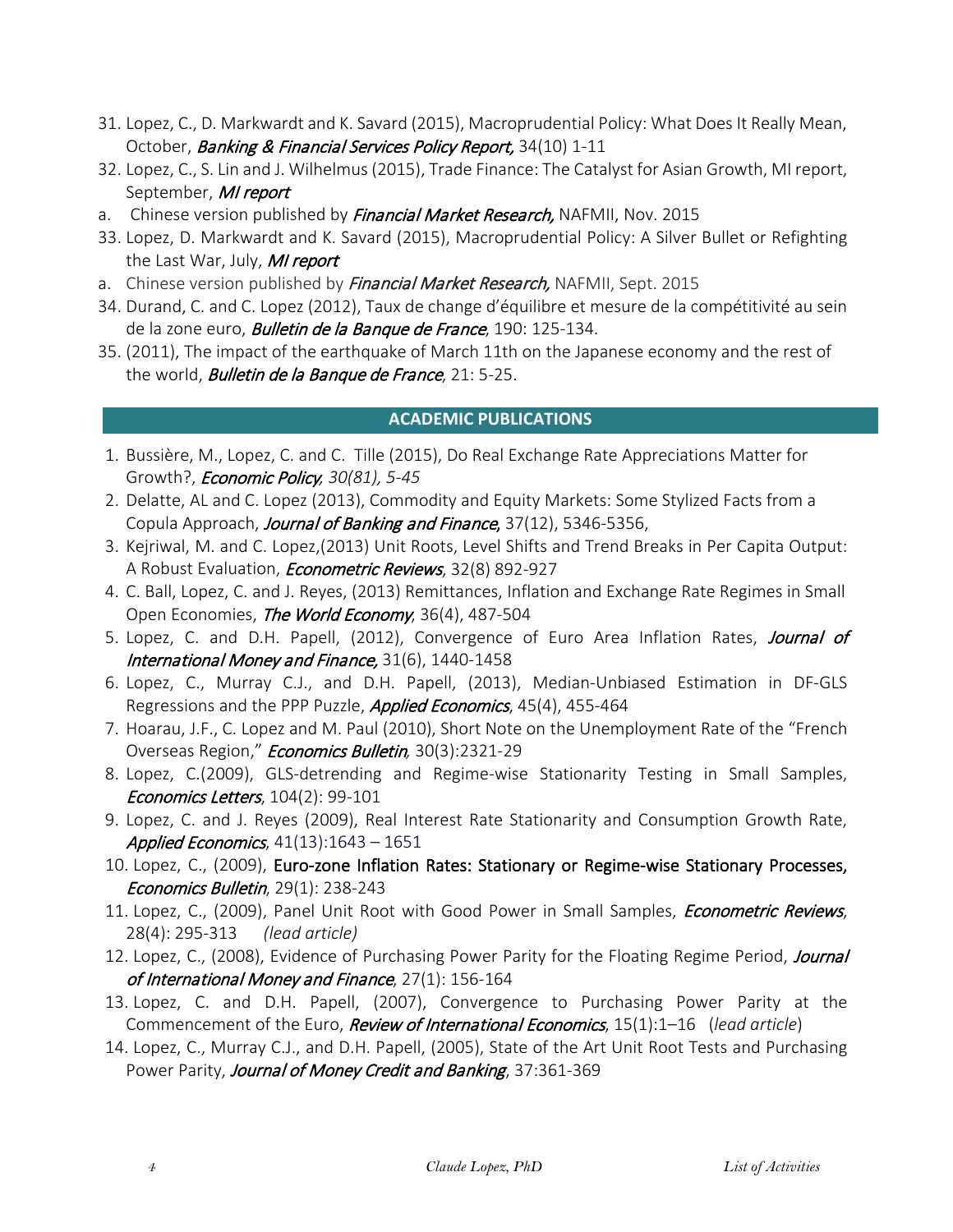#### **ACADEMIC CONFERENCE** | **SEMINARS**

- 2011-14 Economic Policy panel, Western Economic Association meeting, ECB, SNDE conference, Zaragoza U., U. Paris1, 4NCB meeting, International Workshop on "Nonlinear and Asymmetric Models in Applied Economics" (discussant), International Finance and Banking Society meeting, Journée de l'Econométrie, Banque de France, Midwest Macro Meeting, International Conference on Macroeconomic Analysis and International Finance, AFSE, Midwest Econometrics Group, IIF workshop (discussant).
- 2003-10 Banque de France, Xavier University, University of Cincinnati, Euro-African Conference in Finance and Economics, Joint Statistical Meeting, Midwest Econometric Group Meetings, Sam Houston State University, Purdue University, Society for Nonlinear Dynamics and Econometrics Meetings, University of Houston, Southern Economic Association conferences, Midwest Economic Association Conferences, Annual Meeting of European Public Choice Society, Annual Missouri Economics Conferences, International Economics and Finance Society meeting, University of Cincinnati, 11<sup>th</sup> International Conference on Panel Data, Midwest International Economics Meeting, Board of Governors of the Federal Reserve System\*
- 2000-03 University of Cincinnati, Econometric Society European Meeting, Academy of International Business, Southern Economic Association Conference, Texas Econometrics Camp VII

#### **ACADEMIC TEACHING**

### Université Paris 1-Panthéon-Sorbonne, France (2012)

Financial Econometrics (Graduate)

# University of Cincinnati, USA (2003-2010) Undergraduate classes

Macroeconomic Principles (Honors) Statistics for Economists Macroeconomic Theory

Graduate classes

Applied Economic Forecasting, Macroeconomics Theory Applied Economic Practicum dependent study on bootstrapping techniques Dissertation advisor

#### **ACADEMIC SERVICES**

#### Banque de France

Coordinator hiring committee jobmarket, 2012-13 Coordinator Brown bag meetings, 2011-present (self-initiative) Coordinator Happy Hours BdF, 2011- present (self-initiative) Co-organizer of the International Symposium, 2011 Co-organizer of the workshop "Oil and the macroeconomy", 2012 University of Cincinnati Board Member, Taft Research Center, 2007-10 (yearly budget >\$1200000) Research Support Committee, Taft Research Center, 2005-10 (chair 2007-10) (yearly

budget>\$320000)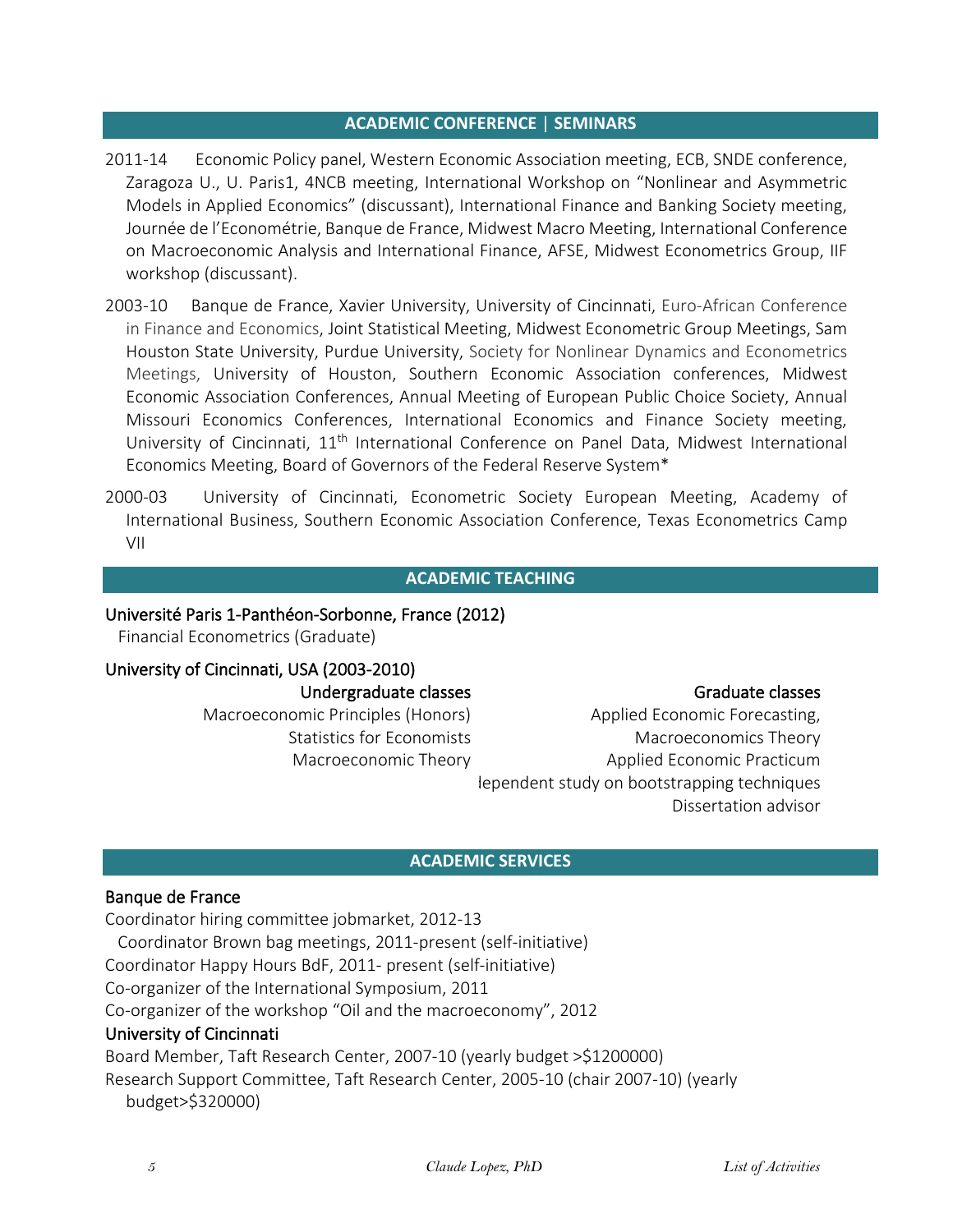A&S faculty advisory committee, 2007 Planning Committee, Taft Research Center, 2007 Classroom technology committee, 2005

# Department of Economics, University of Cincinnati

Coordinator Undergraduate tutoring center, 2005-2010 (self-initiative) Coordinator Undergraduate internship, 2005-2010 (self-initiative) Recruiting committee, 2005-2006, 2008-2009, 2009-2010 Archive maintainer RePEc working papers UC, 2003-2010 (self-initiative) Website committee/webmaster, 2003-2010 Speakers committee, 2003-2010 Hewett-Kautz committee, 2004-2010 Economic society advisor, 2005-2010 Executive committee, 2006-2009 Department Head search committee (economics), 2007 Workload committee (co-chair), 2004-2005

# **ACADEMIC ACTIVITIES**

Euro Area Business Cycle Network fellow, 2006- present Co-organizer of the Midwest Econometrics Group, 2006 meeting

# Referee:

### **AWARDS**

*Taft Research Fellowship,* [Taft Research Center,](http://www.artsci.uc.edu/taft/RFP_Taft2006.pdf) UC, 2008, 2006, 2005, 2004